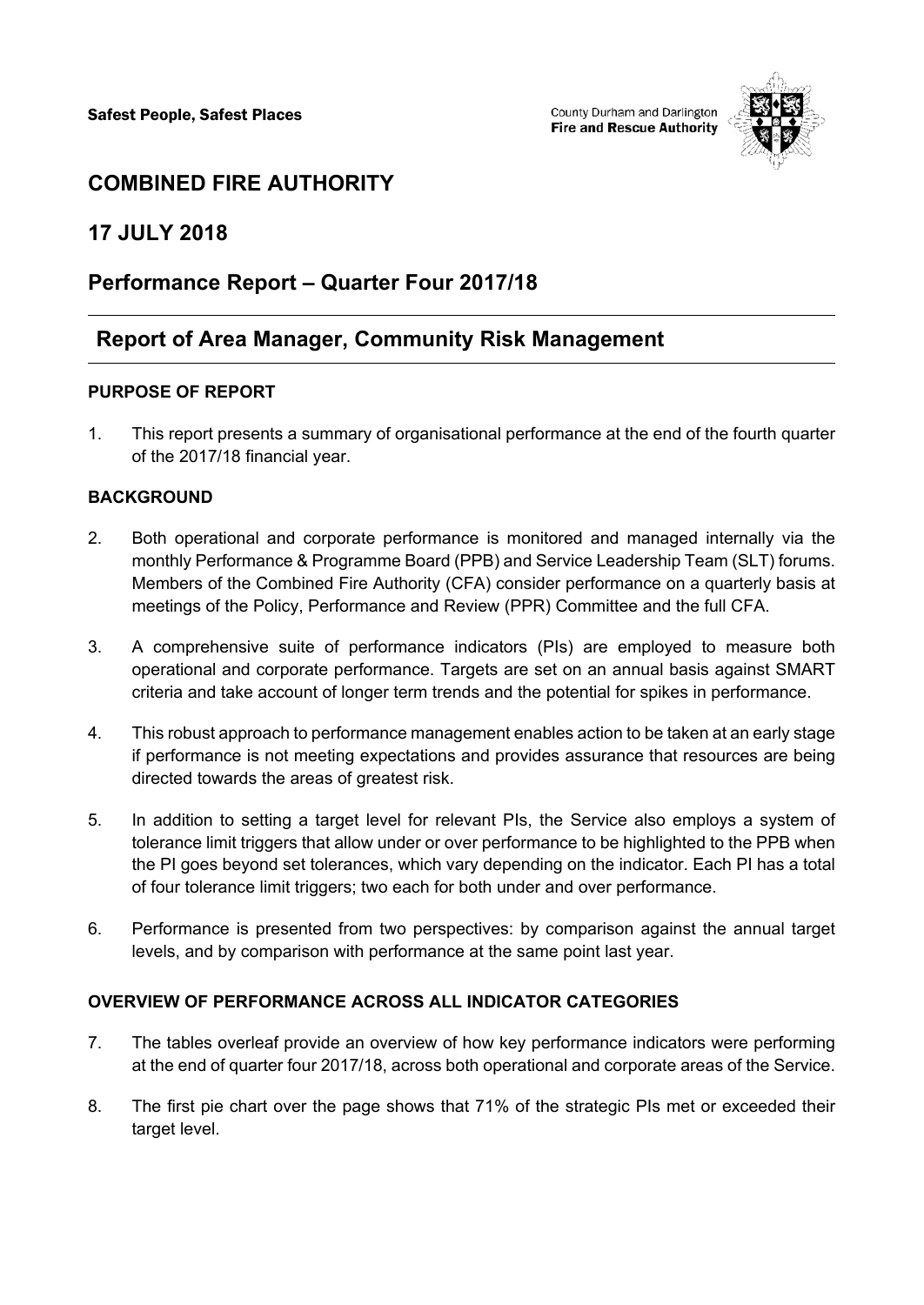

9. The next chart below shows that 81% of the strategic PIs either maintained or improved when compared to performance last year.



#### **PERFORMANCE REPORTING BY EXCEPTION**

10. The following sections of the report present details of specific operational and corporate indicators where performance was notably strong or where additional work is required to secure improvement. An explanatory narrative is provided for each PI group along with information about how performance compares to the annual target and the previous year.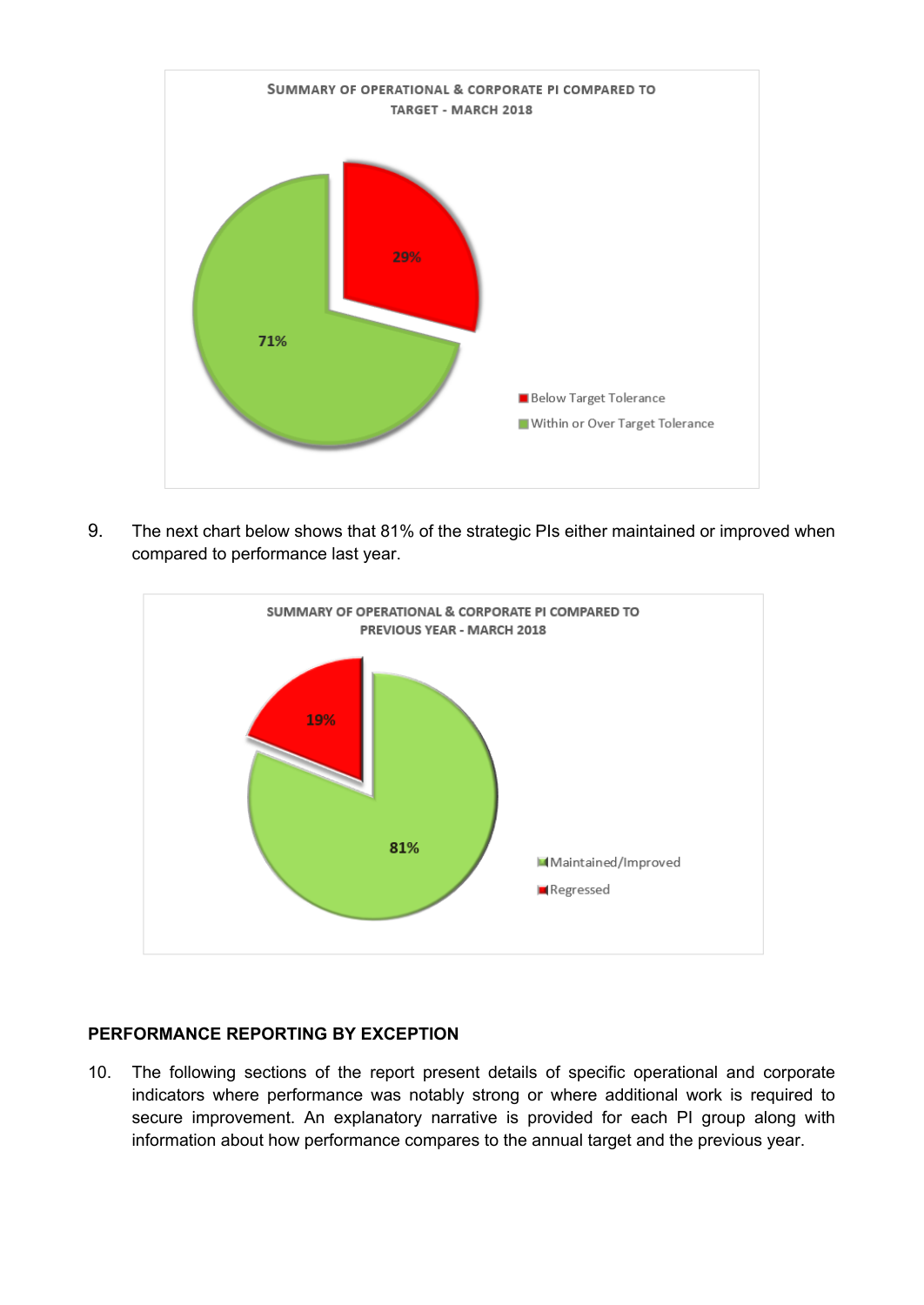### **Prevention**

| <b>Performance Indicator</b>                                                    | <b>Objective</b> | Q <sub>4</sub><br>2017/18<br><b>Actual</b> | Q4<br><b>Target</b> | Actual<br><b>VS</b><br><b>Target</b> | 2016/17<br>Q <sub>4</sub><br><b>Actual</b> | <b>Actual vs</b><br><b>Previous</b><br>Year |
|---------------------------------------------------------------------------------|------------------|--------------------------------------------|---------------------|--------------------------------------|--------------------------------------------|---------------------------------------------|
| PI 01 - Deaths Arising from Accidental Fires<br>in Dwellings                    | Down             | 0                                          | 0                   | $0\%$                                | 2                                          | 100%                                        |
| PI 02 - Primary Fires                                                           | Down             | 1058                                       | 916                 | $-15.5%$                             | 973                                        | $-8.7%$                                     |
| PI 03 – Number of Accidental Dwelling Fires                                     | Down             | 240                                        | 230                 | $-4.3%$                              | 213                                        | $-12.7%$                                    |
| PI 04 - Injuries Arising from Accidental<br><b>Dwelling Fires</b>               | Down             | 20                                         | 25                  | $+20%$                               | 24                                         | $+16.7%$                                    |
| PI 05 - Total Secondary Fires                                                   | Down             | 2645                                       | 2225                | $-18.9%$                             | 2151                                       | $-23.0%$                                    |
| PI 07 - Number of Safe & Wellbeing Visits                                       | Up               | 19554                                      | 18000               | $+8.6%$                              | 18932                                      | $+3.3%$                                     |
| PI 42 - Proportion of Safe & Wellbeing Visits<br>to High Risk People/Properties | Up               | 82.3%                                      | 75%                 | $+7.3%$                              | 75.9%                                      | $+6.4%$                                     |

PI01 – There have been no accidental dwelling fire (ADF) fatalities reported this year, this compares to two in the previous year. Safe and wellbeing visits (SWV) were introduced in February 2016 and have provided additional support to vulnerable people with health and wellbeing issues and risks associated with ADF fatalities. Throughout the year operational crews have been targeting their SWV into high risk areas across the service using the ward-based risk tool. Also, during this year, the community safety team working with the information services team have developed a new tool which improves targeting to identify individual vulnerable people to support the ward-based risk tool. This tool will be introduced in 2018/19 and will enable crews to more specifically target community safety work to individuals that are the most vulnerable from fire.

PI03 – The service this year experienced a slightly higher number of ADF's than anticipated with 240 against a target of 230, this was also an increase of 12.7% against the previous year performance. Most of these additional incidents occurred in Peterlee who experienced an increase of 15 ADF's from the previous year. Other stations who experienced more ADF's than the anticipated target were: Consett, Wheatley Hill, Durham, Stanhope, Barnard Castle and Darlington. The main cause of fire is cooking appliances; therefore, crews will continue to focus on kitchen safety during SWVs.

PI04 – Although during 2017/18 the service experienced a 12.7% increase in the number of ADF's, the number of injuries from these reduced by 16.7% to 20 compared to 24 the previous year. The majority of injuries were classed as slight (14) with only 6 injuries being recorded as serious. The gender of victims was evenly split 10/10; however, of the 6 victims suffering serious injuries, 5 of these were male and 1 female. The reduction in injuries is pleasing; however, fire related injuries occurring in the kitchen are still prevalent across the service which aligns with cooking appliances being the main cause of fires in the home, this further strengthens the rational to focus on kitchen safety during SWVs.

PI07 – The number of SWV's delivered has exceeded the target with 19554 SWV's delivered, 8.6% above target. As detailed above, the service has, following a general 10-year reduction, experienced a higher than anticipated number of ADF's. Many of the stations, including Peterlee, who have experienced an increase in ADF's have attained and or exceeded the number of SWV's. Although the target of 18000 SWVs has been exceeded in two consecutive years, the target has not been increased for 2018/19 to allow crews more time in individual properties where needed, this combined with the new vulnerable people-based targeting tool will ensure our resources are focused on reducing risk in the home.

PI42 - At the end of the year the total number of SWV's delivered to high risk people or places was 82.3% which is an increase of 6.4% from last year, this demonstrates improved targeting of resources into the most vulnerable households.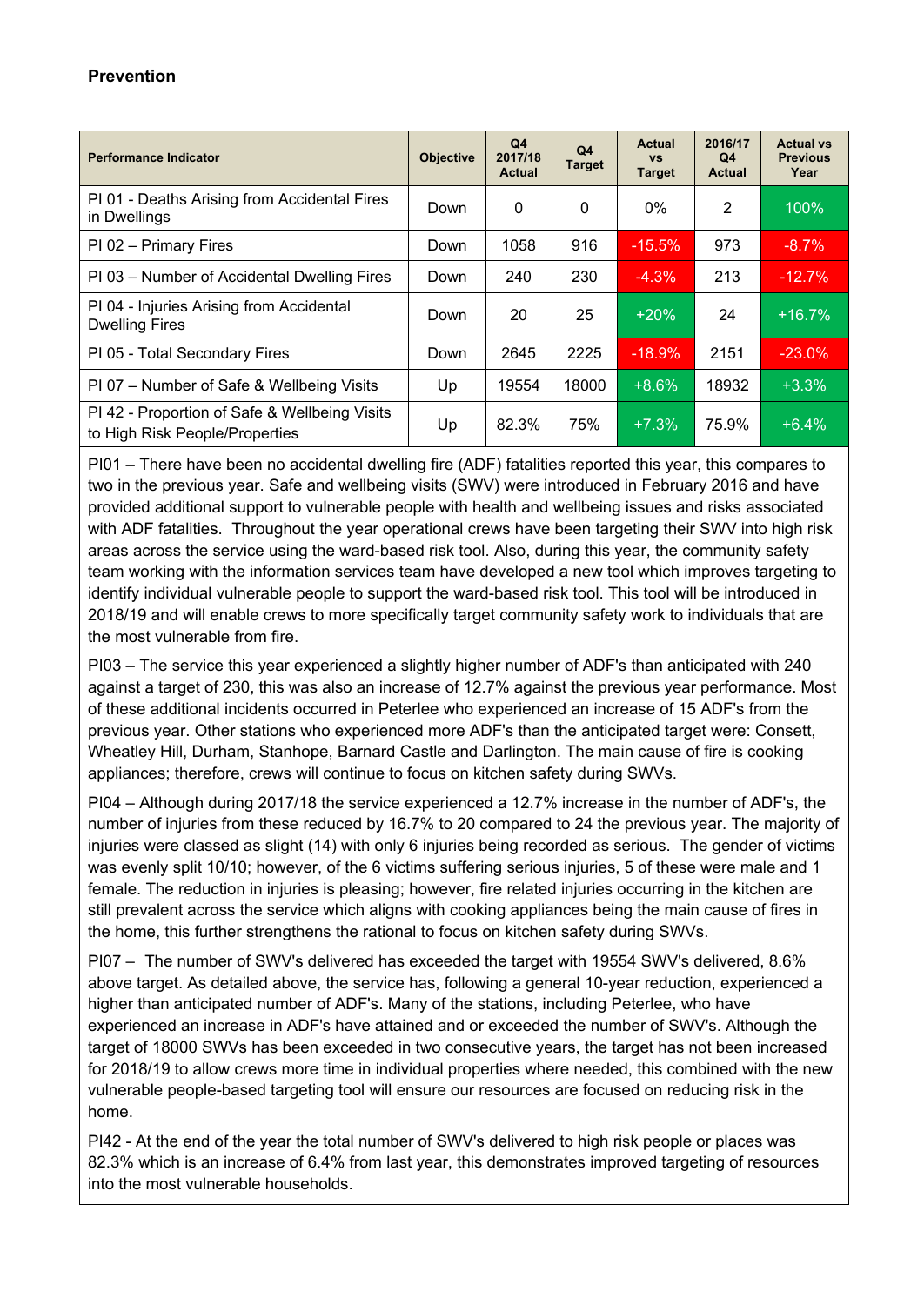PI02 – During the 2017/18 period the service attended 1058 primary fires against a target of 916, this is also an increase of 8.7% against the previous year's performance. 52.1% of all primary fires this year were recorded as deliberate. The most prominent type of primary fire was road vehicles - 452 (42.7%), followed by dwellings - 311 (29.4%), these figures include both accidental and deliberate fires. Haswell and Shotton ward continues to have the highest incident rate with 61 primary fires, 82% were deliberate, followed by Wingate with 46 primary fires, 93% were deliberate. The service average for deliberate primary fires is 52.1%. Partnership work has continued throughout the year particularly in the Easington area and it is hoped that the "Enough is Enough" campaign & branding and a dedicated Firestoppers telephone line will be effective in reducing these levels of activity going into 2018/19. The Emergency Response section are reviewing capacity on stations with a view to realigning available capacity to commit more time to the reduction of all fire types, work delivered will be determined by local risk profiles. The service has been instrumental in influencing the development of the Empty Buildings Protocol, developed with a range of partners including Police, DCC, Planning, Housing etc. The protocol gives partners a one stop gateway to report empty properties or unsecure buildings for appropriate action based on a risk matrix.

PI05 – Secondary fires have been another area of concern throughout the year which has resulted in a year-end total of 2645 against a target of 2225, this is also an increase of 23% against the previous year's performance. 85.6% of all secondary fires this year were recorded as deliberate. As previously reported, the higher than anticipated figure was heavily influenced by the number of fires experienced in Q1 with 453 and 403 fires reported in April and May respectively compared to 183 and 221 the previous year. The two most prominent fire types have been loose refuse and scrub land, which by using the fire escalation process via the MAPs, have been the target of partnership work across the service. Various campaigns have been used to address local issues throughout the year, the most notable being the 'Enough is Enough' campaign in Easington district.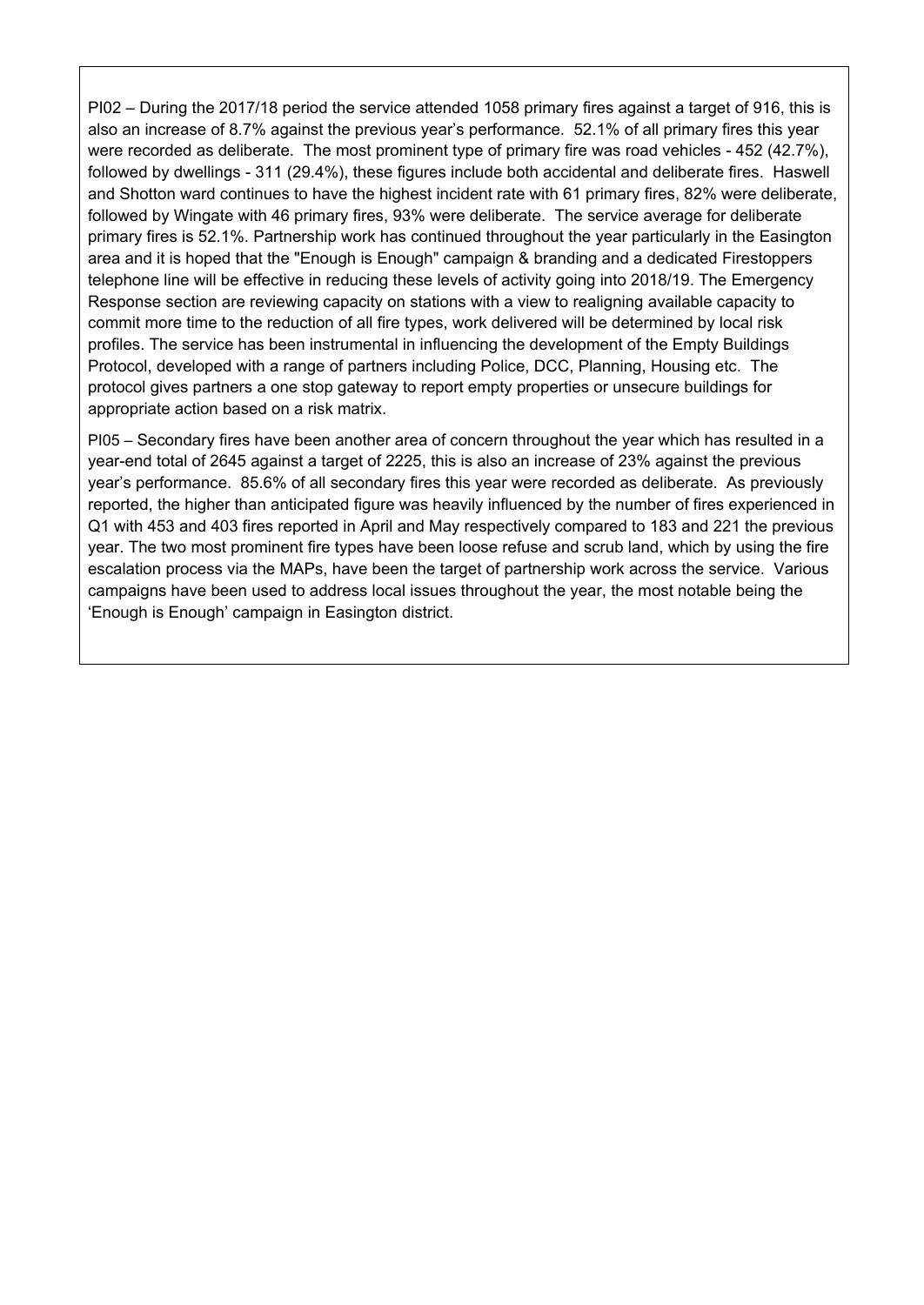#### **Protection**

| <b>Performance Indicator</b>                                                | <b>Objective</b> | Q4<br>2017/18<br><b>Actual</b> | Q <sub>4</sub><br><b>Target</b> | <b>Actual</b><br><b>VS</b><br><b>Target</b> | 2016/17<br>Q4 Actual | <b>Actual vs</b><br><b>Previous</b><br>Year |
|-----------------------------------------------------------------------------|------------------|--------------------------------|---------------------------------|---------------------------------------------|----------------------|---------------------------------------------|
| PI 10 - Primary Fires in Non-<br><b>Domestic Premises</b>                   | Down             | 71                             | 90                              | $+21.1%$                                    | 81                   | $+12.3%$                                    |
| PI 14 - False Alarms Caused by<br><b>Automatic Fire Detection Equipment</b> | Down             | 750                            | 725                             | $-3.4\%$                                    | 714                  | $-5%$                                       |
| PI 17 - Number of Fire Safety Audits                                        | Up               | 2135                           | 2124                            | 0.5%                                        | 2066                 | $+3.3%$                                     |

PI10 – There have been 71 primary fires in non-domestic premises this year which is 10 less than the previous year and continues a three-year reduction in this category. There are no premises types with significant numbers of fires to note but areas with higher numbers of fires include general retail and secure establishments. Smaller retail establishments will continue to be a focus of FSVOP audits and the business fire safety team and local district managers work with secure establishments as required to help to mitigate the number of fires reported in these premises notwithstanding the Fire Service have no statutory powers on crown property. As a result of fire safety audits this year there have been four prohibition notices served which have all been linked to sleeping accommodation on or above a workplace without adequate fire protection, detection and separation. The business fire safety team have worked closely with NHS safety officers this year which has helped support and promote fire safety in NHS premises and has resulted in a slight reduction in the number of fires in hospitals and medical care premises.

PI14 – There have been 750 incidents this year which is 25 more than the predicted level and 5% more than the previous year. Approximately one quarter of actuations occurred in schools with a significant number over the summer period when they are closed for the holidays and building maintenance work was scheduled. A meeting has been requested with local authority representatives to devise a revised action plan in partnership with the business fire safety team to address unwanted actuations this summer. Similar work will take place with academy schools as they are not directly linked to the local authority. The next main category is industrial manufacturing which has seen a range of actuations throughout the year due to faulty equipment. Responding to false alarms place demand on the Service and reduce capacity to deliver valuable prevention and protection work, therefore the business fire safety team will continue to provide advice and support to businesses to reduce demand in this area. false alarms which This has proved to be an effective way of helping to reduce unwanted fire signals. An example this year is a school in Lanchester which had 6 reported actuations. On audit by the business fire safety team it was established that water ingress from a leak in the ceiling was the cause. The result was that the local authority prioritised repairs and replaced the damaged detector resulting in no further actuations.

PI17 – There have been 2135 fire safety audits conducted this year which is just over the predicted target level. Both emergency response crews and the business fire safety team have contributed to completing audits on or above target levels. As part of fire safety audits this year there have been four prohibition notices served which have all been linked to sleeping accommodation on or above a workplace without adequate fire protection, detection and separation. Close work has taken place throughout the year with the Care Quality Commission [CQC] in relation to residential care premises. The business fire safety team share information from audits as required in relation to non-conformances and in addition have been able to conduct fire safety audits where the CQC have identified issues. One example of this was a residential care home where the CQC contacted the fire safety team with concerns regarding fire separation and the fire alarm system. An urgent audit took place by the business fire safety team and as a result enforcement action was issued which led to the occupier having to take measures to rectify the shortfall thus complying with legislation and ensuring that the residents of the care home were safer.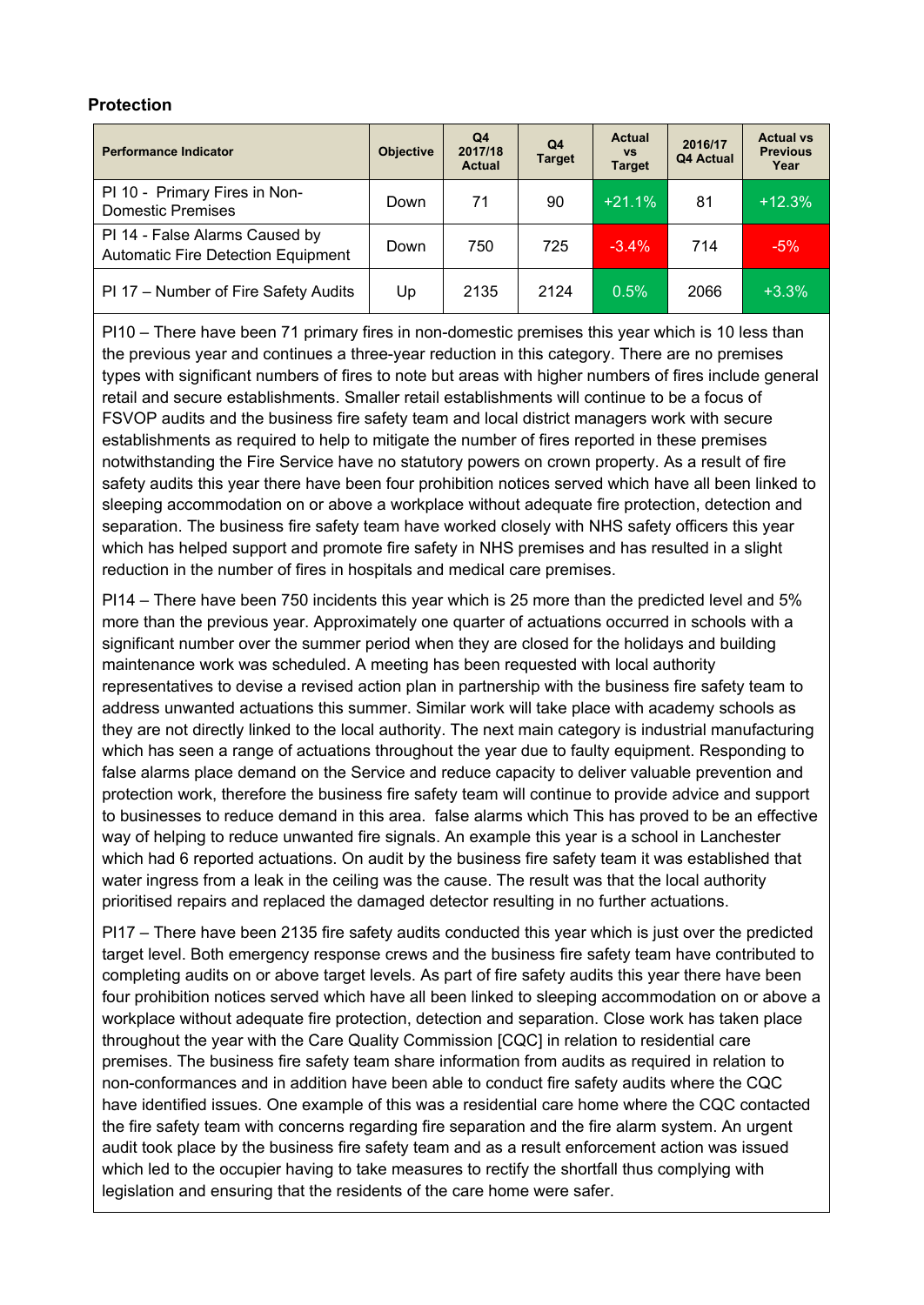#### **Response**

| <b>Performance Indicator</b>                             | <b>Objective</b> | Q <sub>4</sub><br>2017/18<br><b>Actual</b> | Q <sub>4</sub><br><b>Target</b> | <b>Actual</b><br><b>VS</b><br><b>Target</b> | 2016/17 Q4<br><b>Actual</b> | <b>Actual vs</b><br><b>Previous</b><br>Year |
|----------------------------------------------------------|------------------|--------------------------------------------|---------------------------------|---------------------------------------------|-----------------------------|---------------------------------------------|
| <b>Total Emergency Calls Received</b><br>(including EMR) |                  | 16761                                      |                                 |                                             | 17167                       | $-2.4%$                                     |
| <b>Total Incidents</b><br>(excluding EMR)                |                  | 7273                                       |                                 |                                             | 6518                        | $+11.6%$                                    |
| <b>Total Fires</b>                                       |                  | 3781                                       |                                 |                                             | 3188                        | $+18.6%$                                    |
| <b>Total False Alarms</b>                                |                  | 2316                                       |                                 |                                             | 2235                        | $+3.6%$                                     |
| <b>Total Special Services</b><br>(excluding EMR)         |                  | 1175                                       |                                 |                                             | 1093                        | $+7.5%$                                     |
| <b>Total Road Traffic Collisions</b>                     |                  | 324                                        |                                 |                                             | 322                         | $+0.6%$                                     |
| <b>Total Emergency Medical</b><br>Response (EMR)         |                  | 707                                        |                                 |                                             | 2675                        | N/A                                         |
| PI 06 - Number of Response<br>Standards Met              | Up               | 4                                          | 6                               | $-33.3%$                                    | 4                           | 0%                                          |
| PI 12 - % Retained Availability<br>on Stations           | Up               | 73.4%                                      | 90%                             | $-16.6%$                                    | 77.2%                       | $-3.8%$                                     |

PI06 – The Service has achieved 4 out the 6 response times in this PI, however this is reflective of the previous year's performance. This has been influenced by underperformance in the Dwelling Fires Attended in 8 minutes PI and the Non Domestic Property Fires attended in 11 minutes, failing the secondary tolerance and primary tolerance levels respectively. A response time failure report is published every week by the Information Services Team. Each individual response time failure is scrutinised by the district management teams and discussed with the Officer in Charge of the appliance to determine a reason for failure. The service procedure OP/2/34 was reviewed last year and contains specific detail for crews preparing for emergency response including expectations for time taken to dress before turnout prior to booking mobile from the time of call.

PI12 - The annual cumulative average total for retained availability is 73.4% which is slightly lower than the same period last year. Of the 16 On Call appliances only 5 were available on or above the 90% target, 4 were available between 76% to 90% of the time with another 4 returning cumulative availability of between 51% to 75%. 3 On Call appliances were available for between 0 and 50%. Throughout the year the second On Call appliances at Crook, Spennymoor and Barnard Castle were available on average 37.8%. The On Call recruitment continues to be a challenge, however the Human Resources and Communication teams at headquarters are working hard to develop a central attraction and recruitment strategy based around the national model. One of the options from the Emergency Response Review was to staff Spennymoor day crew appliance with On-Call staff. The service is currently running a hybrid option around this which looks to incrementally release posts to be filled by On-Call staff from across the service. One post is currently open to be staffed this way which will help the service understand the impact on the On-Call appliance availability. There are also two mini working groups from the On-Call Liaison group looking at prenegotiation contract options and policy that will support a part review of On-Call arrangements across the service as a year 2 Emergency Response strategy project.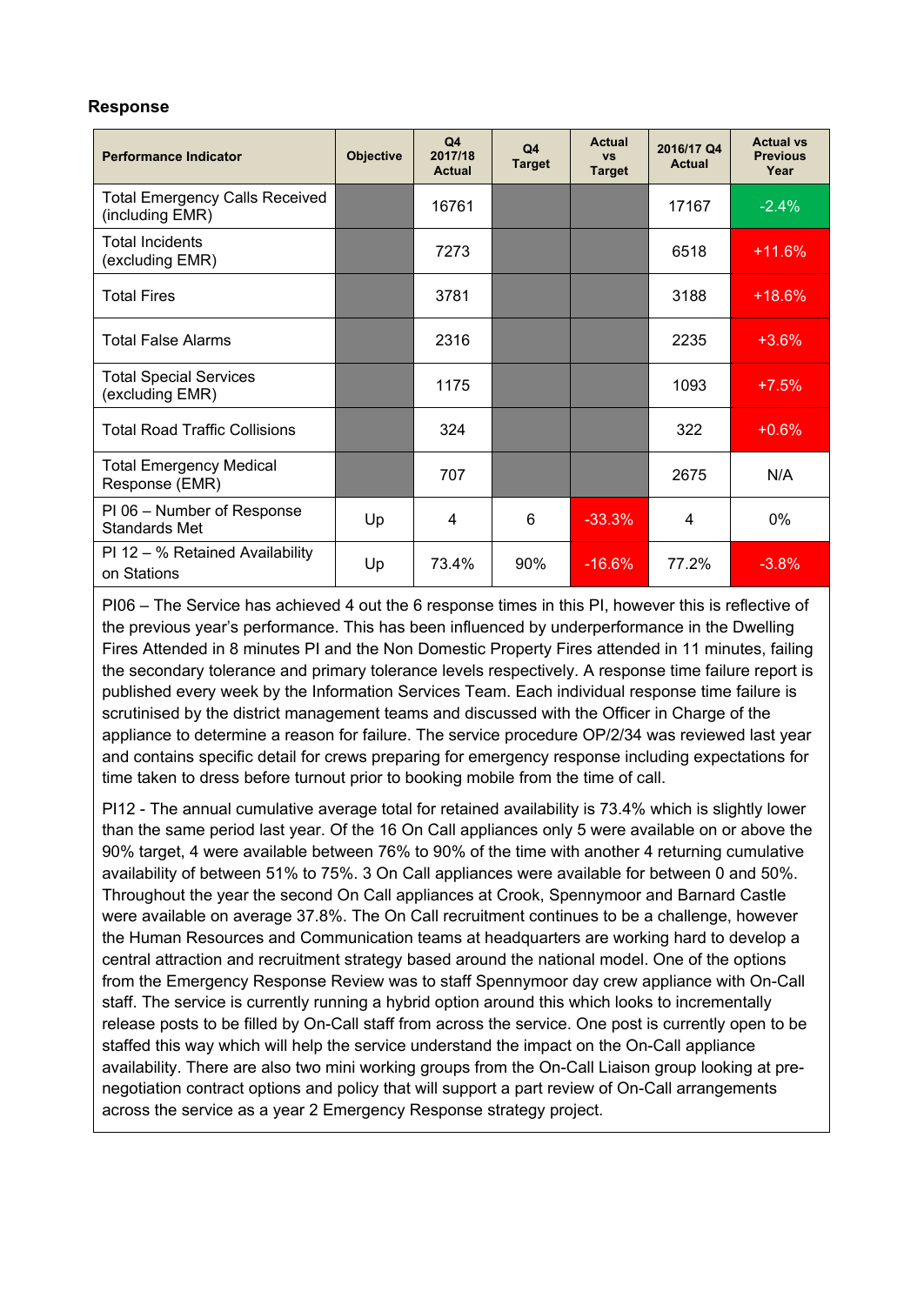#### **Workforce**

| <b>Performance Indicator</b>                 | <b>Objective</b> | Q4<br>2017/18<br><b>Actual</b> | Q <sub>4</sub><br><b>Target</b> | <b>Actual</b><br><b>VS</b><br><b>Target</b> | 2016/17<br>Q4 Actual | <b>Actual vs</b><br><b>Previous</b><br>Year |
|----------------------------------------------|------------------|--------------------------------|---------------------------------|---------------------------------------------|----------------------|---------------------------------------------|
| PI 40 - All Staff Sickness                   | Down             | 7.02                           | 6.0                             | $+17%$                                      | <b>NA</b>            | <b>NA</b>                                   |
| PI 69a – Number of Accidents to<br>Personnel | Down             | 11                             | 16                              | $-31.3%$                                    | 10                   | $+10%$                                      |
| PI 71 – Number of Vehicle<br>Accidents       | Down             | 30                             | 18                              | $+66.7%$                                    | 18                   | $+66.7%$                                    |

PI40 - Building further upon PI 41 and PI 37, overall, sickness across all categories has greatly improved this reporting year with a 11% reduction in shifts lost in comparison with last year. Absence within the RDS category unfortunately has seen a rise in the last reporting quarter with shifts lost being 29% higher than last year. Long term sickness remains high attributing to 84% of all absence within this category. These cases are being managed by the HR team in liaison with managers, due to the nature of these cases a number are likely to continue into the next reporting year. On a positive note short term sickness remains low and 3 out of 13 RDS stations have reported no sickness absence this reporting year and 6 are below target. Whilst slightly above target, in comparison with previous years, this is the lowest end of year figure reported for this indicator in the previous 3 years continuing with the overall downward trend.

PI69a – Over the year the number of accident have been less than the predicted level and are slightly reducing on a downward trend over the last few years. Proactive measures implemented this year to assist in the reduction of personal accidents include station and section themed visits, the sending of a monthly health and safety report directly to all personnel, the issuing of health and safety newsflashes including needle stick injury awareness, the expansion of the IOSH managing safety qualification to include more personnel and specific support to leaders of the YFA schemes throughout the service area. Work has taken place in close partnership with representative bodies to further improve awareness and safety across the organisation.

PI71 – This year, 30 accidents occurred involving CDDFRS vehicles. This is 66.7% higher than the previous year. Of these 7 were attributed to a third party/no driver fault. Of the 23 vehicle accidents that were attributed to CDDFRS personnel, only 5 (22%) occurred whilst the vehicle was being driven under blue light conditions with the majority of others being slow speed manoeuvres. To reduce vehicle accidents, there is a programme of driving assessments for all personnel underway which has recently been extended to include operational staff. All corporate staff throughout the Service have now completed their light vehicle assessments. Other measures included gaining the ISO 39001 standard for fleet and improved reversing guidance to personnel.